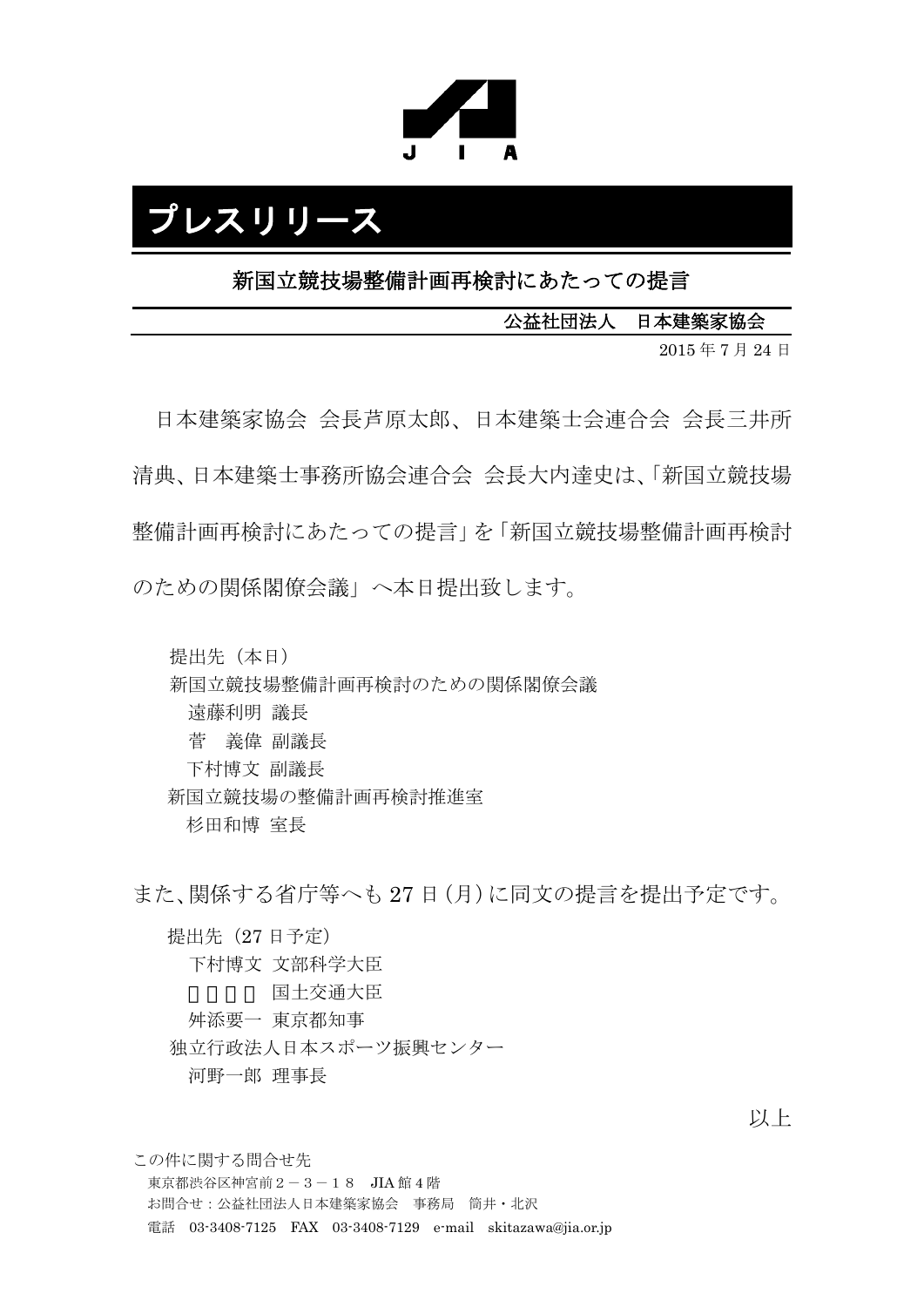# 新国立競技場整備計画再検討にあたっての提言

公益社団法人 日本建築家協会 会長 芦原 太郎

公益社団法人 日本建築士会連合会 会長 三井所 清典

一般社団法人 日本建築士事務所協会連合会 会長 大内 達史

私たち建築設計三会は、安倍首相のリーダーシップにより新国立競技場建設計画が白紙撤回さ れたことを歓迎します。景観の問題はじめ、建設コストの肥大化、建設工事の至難さ、工期上の リスクなど、複雑な問題を解決することが可能な最後のタイミングで英断がなされたと考えてお ります。

しかしながら、これから行われるデザインおよび設計、建設工事のプロセスに残された時間は 少なく、同様な問題を繰り返すことがあってはならないと危機感を抱いております。私たちは建 築の専門職能団体として、この懸念が現実のものとならないように、以下の提言を行うとともに、 第三者的立場にある団体として、要請があればできる限りの支援をさせていただきたいと考えて おります。

#### 〔提言の骨子〕

- 1. 設計条件の見直しについては、多目的利用の見直し、競技場機能の絞込みとともに、費用 のかかる地下・低層部分の施設も大幅な縮減をすること。
- 2. 工期短縮のためには、これまで設計を担当した設計事務所チーム(設計JV)を再召集して、 設計の見直しに参加または設計業務を担当させること。なおこの体制で「設計と施工を分 離する方式」を採用した場合には今回のオリンピック開催までに間に合うと考える。
- 3. デザインおよび設計・工事については細部にわたって意思決定をし、それを組織決定とし て固めるサイクルを迅速に行うために、専門家を加えた実務体制をとるとともに、情報公 開を十分に行うこと。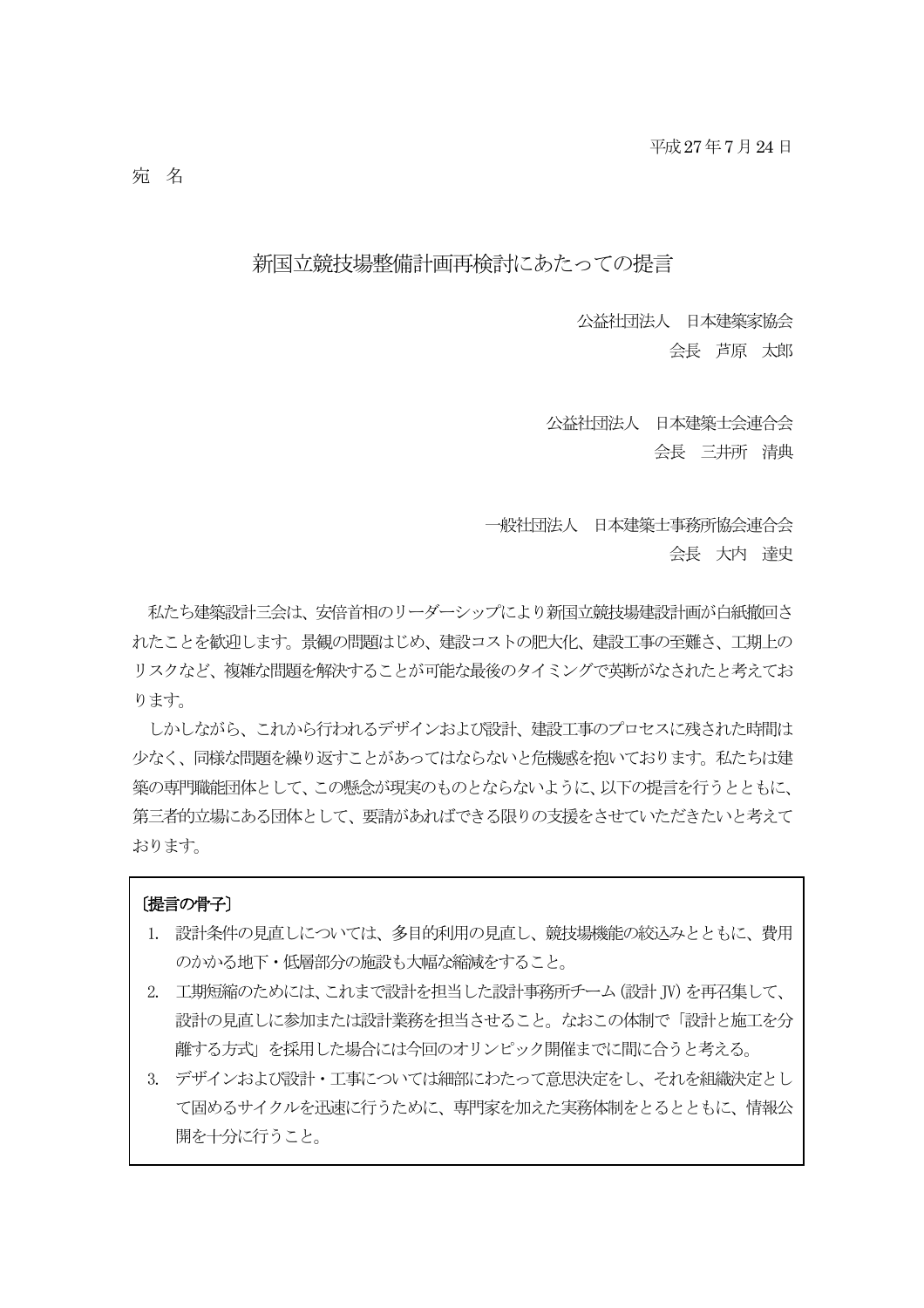#### 〔提言内容〕

今回の白紙撤回に至ったきっかけはあまりに高額となった工事コストであると報道されてい ますが、その原因となったものは単にデザインの新奇さにあるだけではなく、工事の総量が大き くならざるを得なくなるような設計条件の設定であると考えております。

再スタートの際に最初に行わなければならないことは、この設計条件の見直しと共に、その条 件の下で最適なデザイン・設計・工事が行われるための枠組み作りと、プロジェクト全体の責任 と権限を明確にしたプロジェクトの体制づくりと考えます。見直しにあたっては、商業主義に走ら ず、品位品格を保つことも重要です。それらに関しまして、私どもの提言を以下に記載いたします。

#### 1 設計条件の見直しについて

 設計条件を大幅に見直すことなく、あらたな設計を始めても工事コストと工期のリスクは 変わりません。再スタートを機に、これらのリスクを最小化する設計条件の設定をすること が必要です。

- 1) 多目的利用を想定した施設全体の使用目的を再検証し、要望に優先順位をつけ、必須の 機能に絞られた建物とすること(特に開閉式屋根の必要性については見直すべき)。
- 2) 競技場としての機能についても、付帯する施設等については大胆に見直しを行い、最小 限の施設構成とすること。
- 3) 交通が集中する東京の中心地にあり、かつ余裕のない敷地特性から、土の搬出などに莫 大な費用と工期がかかるため、屋根構造以上にコストのかかる地下部分・低層部分の構 造物を可能な限り取りやめ、掘削および搬出土量が最小限となるようにすること。
- 4) 仮設等工事運営上の経費が過大にならないこと

#### 2 最適なデザイン・設計・工事が行われるための枠組みについて

#### 1) 設計者の選定について

これまで設計を担当した設計事務所チーム (設計 IV) を再召集して、設計の見直しに参 加または設計業務を担当させるのが望ましいと考えます。これまで当施設の設計実務にあ たって多くのノウハウを蓄積した設計JVの活用が、工期の短縮には極めて効果的と思わ れます。

#### 2) 設計・施工の業務の進め方について

見直しされた設計条件の下に、設計と施工の業務の進め方については、大きく次の二つ の方式が想定されます。

#### A. 設計と施工を分離する方式

従前の設計JVの知見を活用して最速でデザインおよび基本設計・実施設計を完成した 後、施工業者の競争入札を行う方式。

#### B. 設計と施工を一体化する方式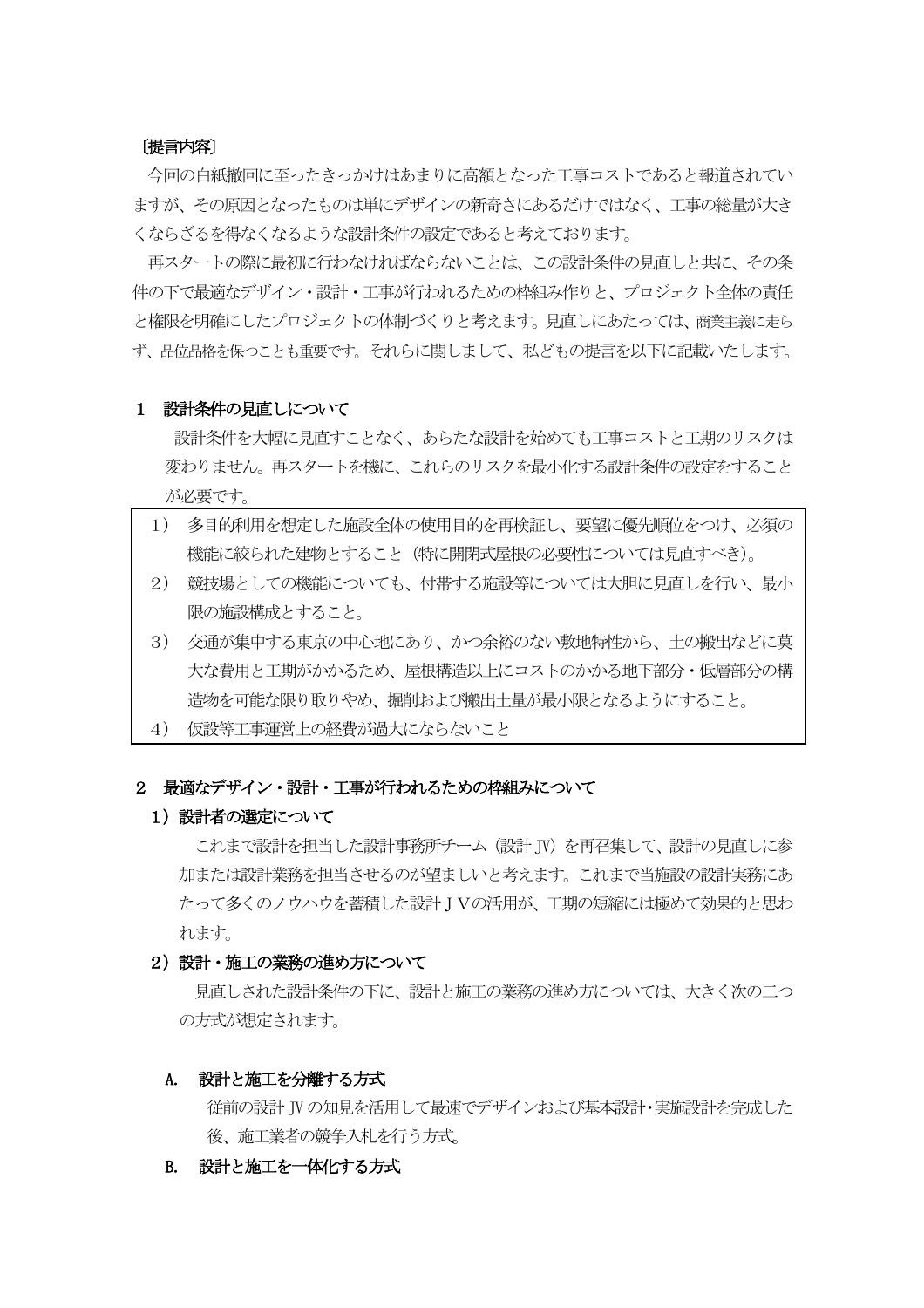設計と施工を一体化する方式としては施工業者の参加のタイミングの違いから大き く次の二つの進め方が考えられます。

- ア)新たな設計条件がまとまった後、デザイン、基本設計・実施設計および施工を一 体にしたコンソーシアムを選定する。
- イ)基本設計完了時点で、工事の競争入札を行って施工業者を選定する。

私たち建築設計三会は、我が国の優れた設計JV の実力を考えると、Aの「設計と施工を分離す る方式」を採用した場合でも、今回のオリンピック開催までには十分に間に合うと考えています。 なお、施工業者の技術協力を取り入れるECI 方式を再度取り入れることも可能と考えます。

B の「設計と施工を一体化する方式」では、施設内容と価格の透明性を確保する事が難しく なる懸念があるため、発注者の立場で工事内容および工事費の精査を行う専門家にその任に当た らせる等の仕組みづくりが必要です。

(設計と施行を分離する方式のスケジュールイメージ)



#### 3 プロジェクト責任体制について

プロジェクトのヘッドクオーターについては、「新国立競技場整備計画再検討のための関係 閣僚会議」が設置されたことが先般報道されておりましたが、細部にわたって現業レベルの意思 決定を行うため、実務レベルでも強固な責任体制をとる必要があります。また、ゆり戻しのない 合理的な計画づくりおよび事業者の選択のために、設計および工事・コストの面で豊富な知見を 持つ専門家の参画が欠かせないと考えます。

さらに、これまでは、残念ながら開かれた説明体制と国民的合意の積み上げの下に行われてき たとは言いがたいところがありました。建築づくり、特にこのような巨大プロジェクトにおいて は関係者が多岐にわたる上に、建築物の機能・内容・工事費・工期が絡み合う複雑なものであり、 説明と合意は容易に行いうるものではありません。しかしプロジェクトの再スタートにあたって は、広く国民の理解と支持を得られるだけの公開性と公正性を確保する必要があり、そのための 解り易い情報公開体制および問題が発生した際のリスクコミュニケーションの体制を確立する 必要があります。私ども建築設計三会は、専門職能団体として、この国家プロジェクトの成功の ために、要請があればできる限りの支援をさせていただく所存であることを申し添えさせていた だきます。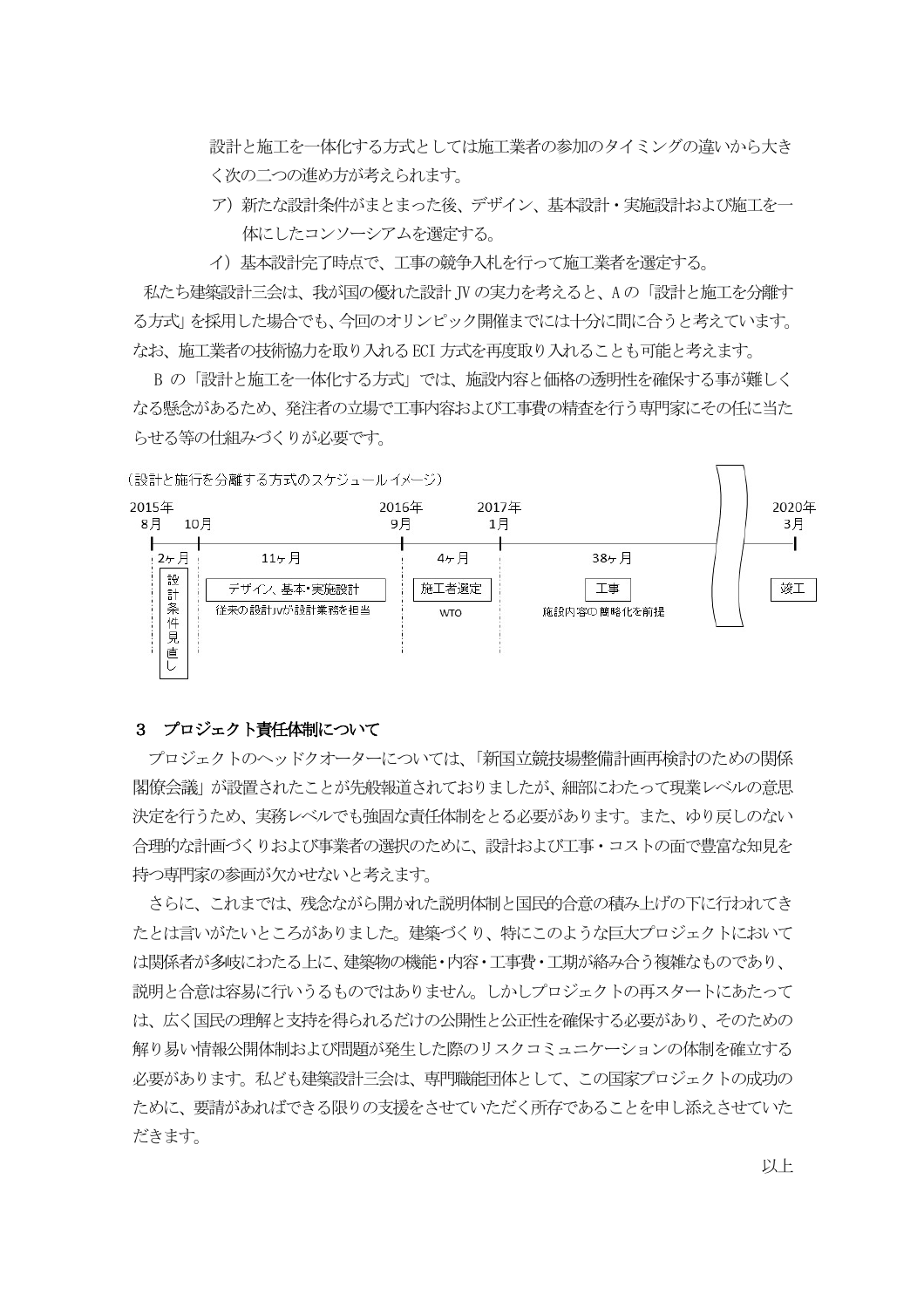# Proposal of reviewing the prior construction plan for The New National Stadium Japan

(Draft translation form Japanese original by Kazuo IWAMURA)

24 July, 2015

Taro ASHIHARA President, Japan Institute of Architects

Kiyonori MIISHO President, Japan Federation of Registered Architects & Building Engineers Associations

Tatsushi OHUCHI President, Japan Federation of Architectural Firms

To whom it may concern,

We, three recognized organizations related to the architectural design in Japan, welcome very much the recent cancellation of the prior construction plan for the New National Stadium Japan under the leadership of the Prime Minister Shinzo ABE. This decision has been made at the very last moment when it is still possible to find solutions to solve the complex problems including 1) townscaping issues, 2) extremely increased construction cost, 3) most difficult task of building construction, 4) risk of construction term, and the like.

 However, the time left for the upcoming redesign and construction process is limited. We feel a sense of crisis, therefore, that similar problems may arise again like before, which should not happen. As professional organizations of architectural design, we announce hereby our proposal as follows, so that such an anxiety should not be realized. And we, as the third party organizations, are ready to support as much as possible, when requested to do so.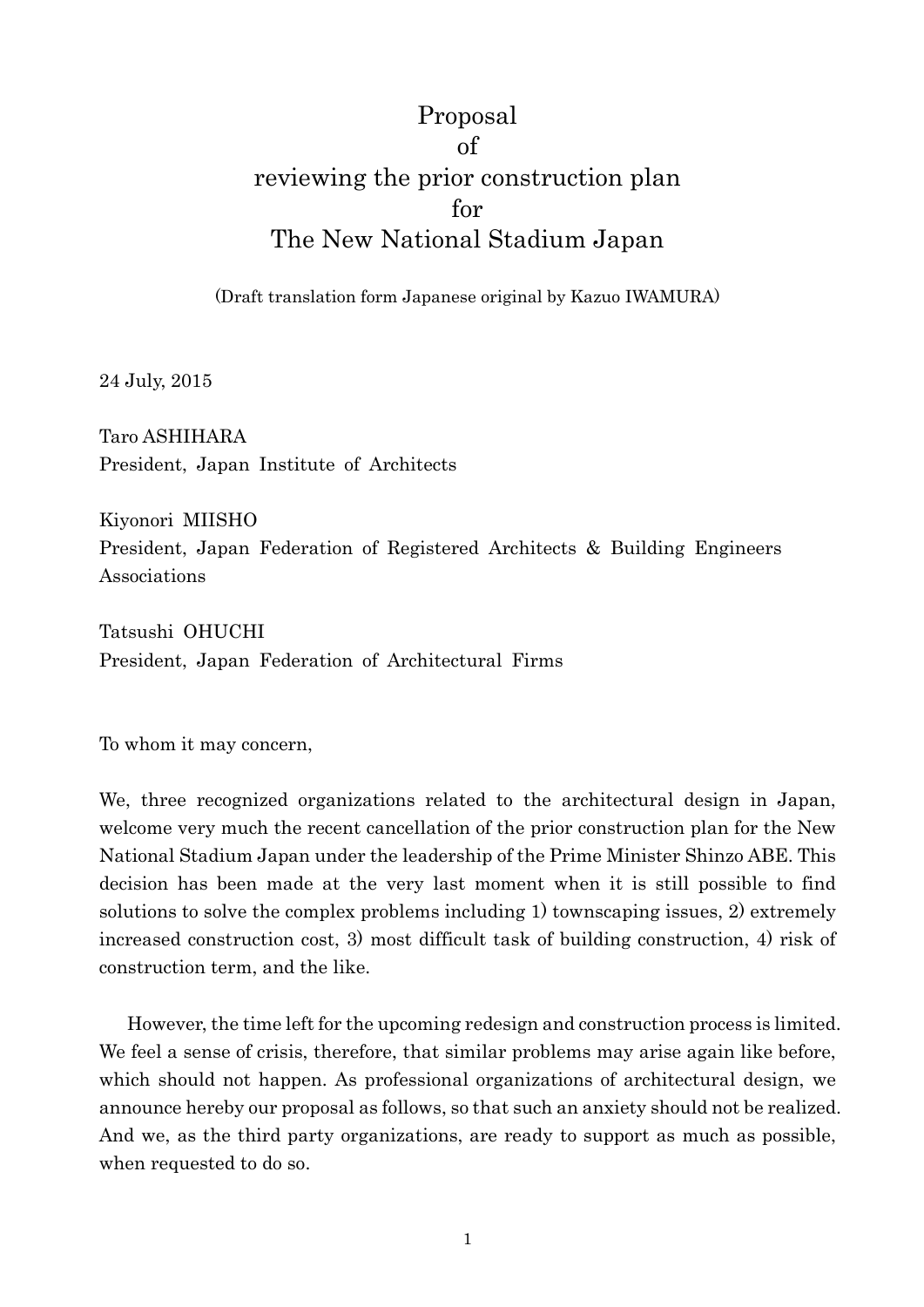<The Gist of our Proposal>

1. The revision of design brief:

It should include to 1) Review the "multipurpose use" of the facility, 2) Simplify the stadium functions, as well as 3) Significantly reduce the underground and lower part of building that are very expensive to build.

2. Shorten the redesign and construction period:

To this end, we propose to call again the architectural firms team (Design Joint Venture) in charge of the prior design, and to let them either participate in the design review or be commissioned to do the entire redesign business. We believe that, even if the procedure of separating "Design and Build" be adopted on the basis of this redesign formation, the project completion can be done well in time for the Olympic Games in 2020.

3. Professional and responsible decision making as well as information disclosure: Relevant experts should be included in the practical project procedure, which allows to make professional decisions even in details of redesign and construction, and to rapidly confirm them as organizational decisions. Adequate disclosure of relevant information shall be also required.

# [Contents of the Proposal]

It is reported that the trigger of this cancellation was the enormously increased construction cost, the causes of which are presumably not only the design novelty of the winning project but also the setting the design brief that inevitably required such a large amount of construction.

What we should do now at the beginning of restart is to; 1) Review this design brief, 2) Form a project framework in which the optimal design and construction be conducted under these revised conditions of the brief, as well as 3) Establish the project system in which the explicit responsibility and authority of the entire project be clarified. Also important is that such review should not search for too much commercialism but for dignity. Our proposal concerned are stated as follows.

# 1. Revision of the design brief

 Restarting new design without fully reviewing the prior design conditions will not contribute to largely reducing the construction cost and period. These are the critical risk of this project. It is therefore indispensable to review the brief to minimize those risks at this opportunity of restart.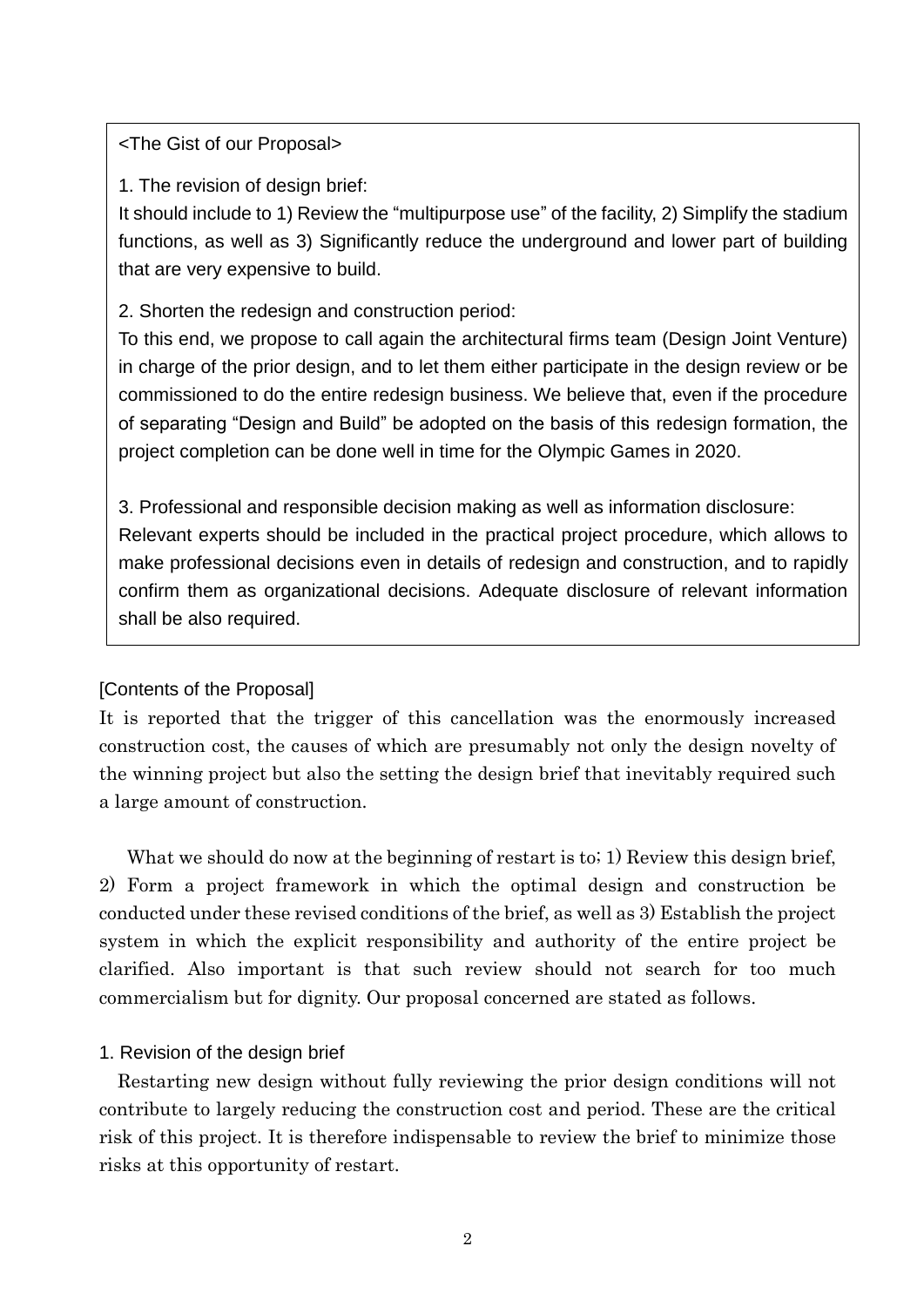1) Reconsider the goal of project:

Reevaluate the prior objectives on the assumption of "multipurpose use" of the whole facility, and simplify the stadium building provided only with essential functions through giving appropriate priority to each request from the stakeholders. (Especially, the necessity of the openable roof shall be discussed to be cancelled.)

2) Minimize the facility functions:

Also the function as a stadium should be reconsidered to make it minimum functional composition by reducing associated facilities as much as possible. This may contribute to cutting the cost of construction, operation and maintenance.

3) Reduce the related earth works:

The construction site is located in the central area of Tokyo, where traffic is heavily concentrated and only a limited open space is available in its vicinity. Consequently, carryng out large amount of earth from the site costs tremendous money and time. Therefore, the amount of earth work of digging out and consequent earth transport shall be minimized through cancelling to use too much underground space as well as lower part of the building that are very expensive to build.

4) Try not to exceed an adequate amount of operational expenses including the provisional construction structure on site.

2. Framework in which optimal design and construction work can be conducted

1) Selection of the architect(s)

We consider that it is advisable to call again the prior architects' firms (Joint Venture) who have been in charge of the prior design to date, and to assign them to review the design brief and/or to be in charge of entire redesign works. The reason is that they have already accumulated much relevant experiences and know-how of designing this National Stadium and therefore very much efficiently contribute to shortening the project term by the deadline.

# 2) How to proceed the redesign and construction

Under the revised design brief, there can be majorly two methods as follows;

# A. Separate Design and Build

 After the fastest completion of the preliminary and execution design taking advantage of the knowledge accumulated during the prior design works of Joint Venture, an open competitive bidding will be conducted to select the contractor(s).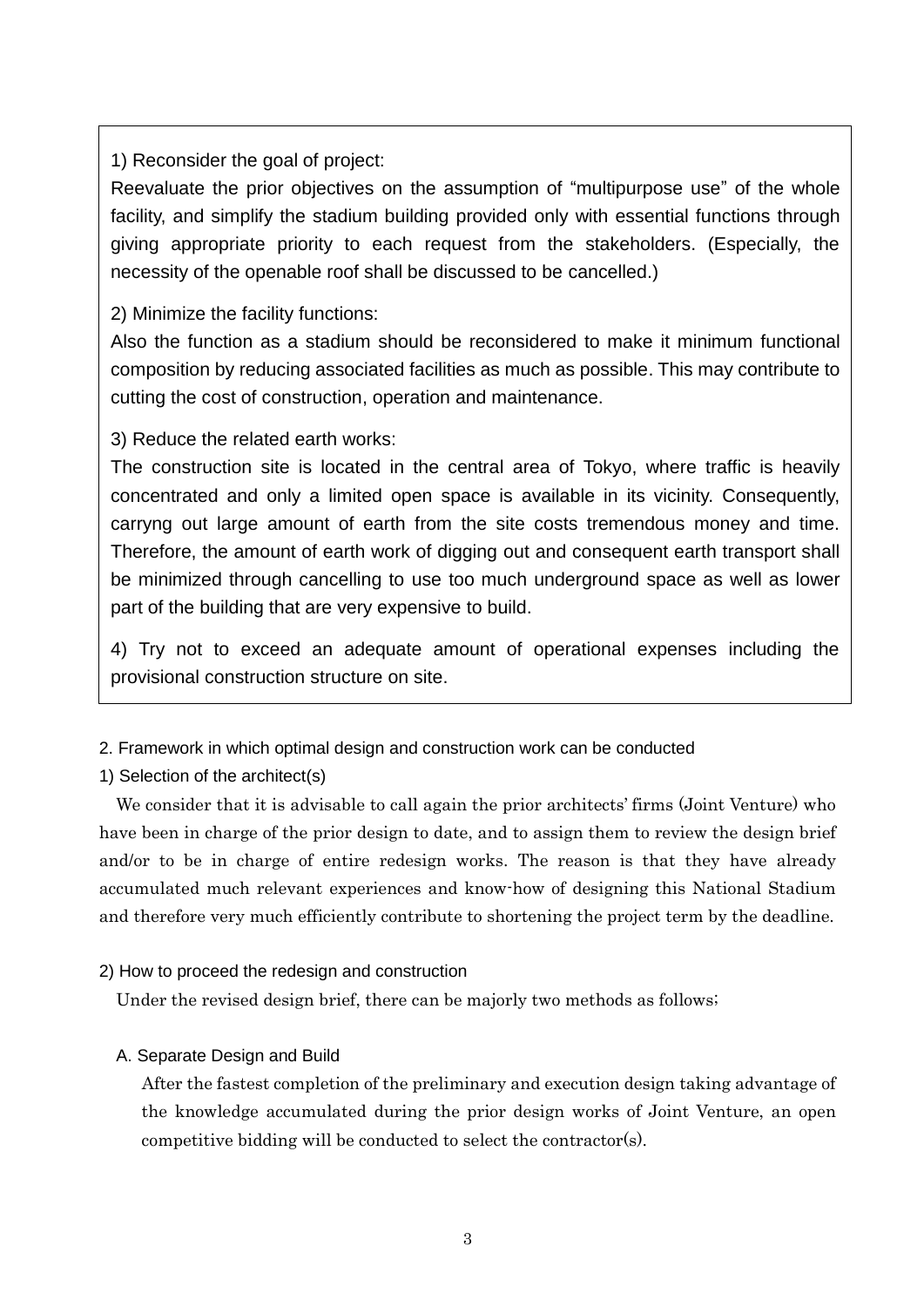#### B. Integrate Design and Build

 In this case, there are majorly two process as follows, according to the different timing of contractor's participation;

 a) Select a unified consortium integrating the preliminary and execution design as well as construction, according to the new design brief.

 b) Select a contractor through an open competitive bidding right after the completion of preliminary design.

We, three recognized organizations related to the architectural design in Japan, believe that even if the Case A (Separate Design and Build) be adopted the completion of the project will be delivered well in time for the inauguration of the Olympic Games in 2020, taking the high ability of design joint venture in Japan into consideration. It is also possible to adopt again the "Early Contract Involvement (ECI) Procedure," which allows technical collaboration of the contractor(s) during the redesign process.

 While in the Case B (Integrate Design and Build), there is an anxiety that it will be difficult to secure the transparency regarding facility program and costs. Therefore, it is advisable to set up a project framework in which commissioned experts can thoroughly investigate the construction and its costs in the place of the client(s).

| 2015       |                                       |                                          | 2016                          | 2017                                              | 2020       |
|------------|---------------------------------------|------------------------------------------|-------------------------------|---------------------------------------------------|------------|
| Oct<br>Aug |                                       |                                          | Jan<br>Sep                    |                                                   | Mar        |
|            | 2 months                              | 11 months                                | 4 months                      | 38 months                                         |            |
|            | Revision<br>of Design<br><b>Brief</b> | Preliminary &<br><b>Execution Design</b> | Selection of<br>Contractor(s) | Construction                                      | Completion |
|            |                                       | Past design JV is to<br>be commissioned  | <b>WTO</b>                    | Under the condition of simplified<br>design brief |            |

Schedule Image of the Case A (Separate Design and Construction)

#### 3. Project structure with responsibility

 It is reported that the national government has established the "Ministerial Conference Concerned for the Revision of Construction Plan for the New National Stadium Japan" as the national project headquarters. At the level of practical works it is also necessary to provide a solid structure with responsibility in order to make decisions in detail on site. In addition, it is absolutely required that experts with ample knowledge about design, construction and cost participate in the team, for making reasonable plan without any backlash as well as selecting contractor(s).